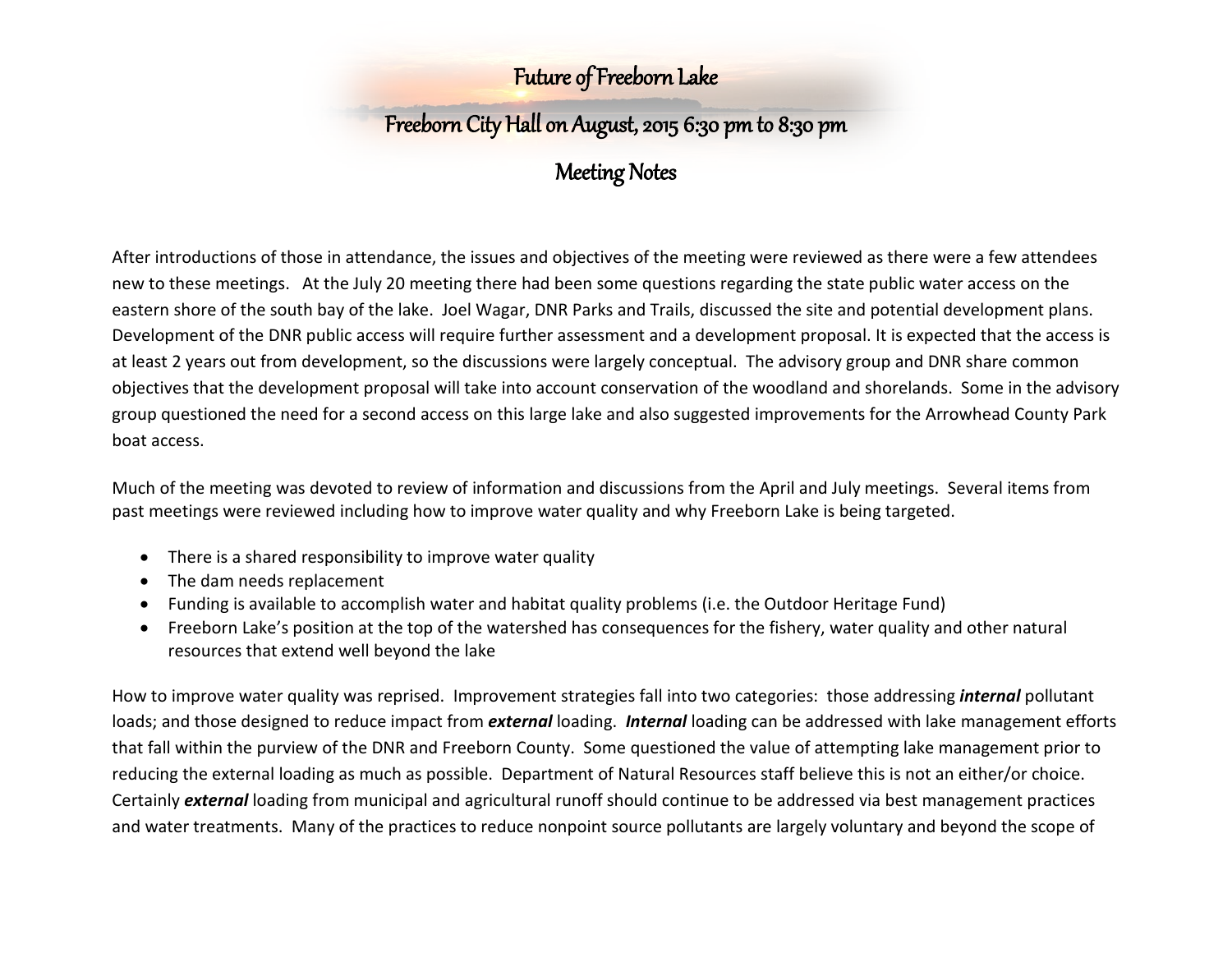# Freeborn City Hall on August, 2015 6:30 pm to 8:30 pm

### Meeting Notes

the lake planning effort. Nevertheless, staff believe that lake management can substantially reduce the internal cycling of nutrients and relieve some of the lake effects and downstream effects of this nutrient load. Management will need to be more intensive if external loading is excessive, but the external loading is not such that it should preclude improvements with management and rough fish exclusion. Furthermore, Freeborn Lake has intrinsic values that can benefit from management.

In-lake nutrient cycling and watershed nutrient loading and effects on water quality and wildlife habitat were discussed. Freeborn Lake has a relatively small watershed and it is located near the headwaters of the Cobb River tributary in the LeSueur River watershed. The small watershed for the lake helps compliment active lake management because typically there will be less flooding, fewer nutrient inputs and reduced fish connectivity for rough fishes.

The DNR Shallow Lakes program developed a depth contour map from recent surveys of Freeborn Lake. This map was shown to the group to facilitate further discussions of possible strategies, including temporary drawdowns, which can be used to improve water and habitat quality (see Freeborn Lake depth contours). There was additional discussion about water management and how that would affect water levels.

There was some concern over estimated refill times. The refill times have been modeled in the past. That information will be made available. As planning and designs proceed Engineers will model hydrology including estimated refill/draw down times using the most recent watershed data available.

Questions were also raised about the consequences of water level management. Will it result in a permanent lowering of water levels? No. Freeborn Lake has a legally established runout level. The reconstructed dam will have a runout that conforms with that level. While water levels may be *temporarily* lowered to improve habitat and water quality once the actions are completed the runout for the dam would be returned to the permanent runout. Whether drawdowns (and other management actions) are recommended is governed by the lake management plan and specific "trigger" points identified in the plan.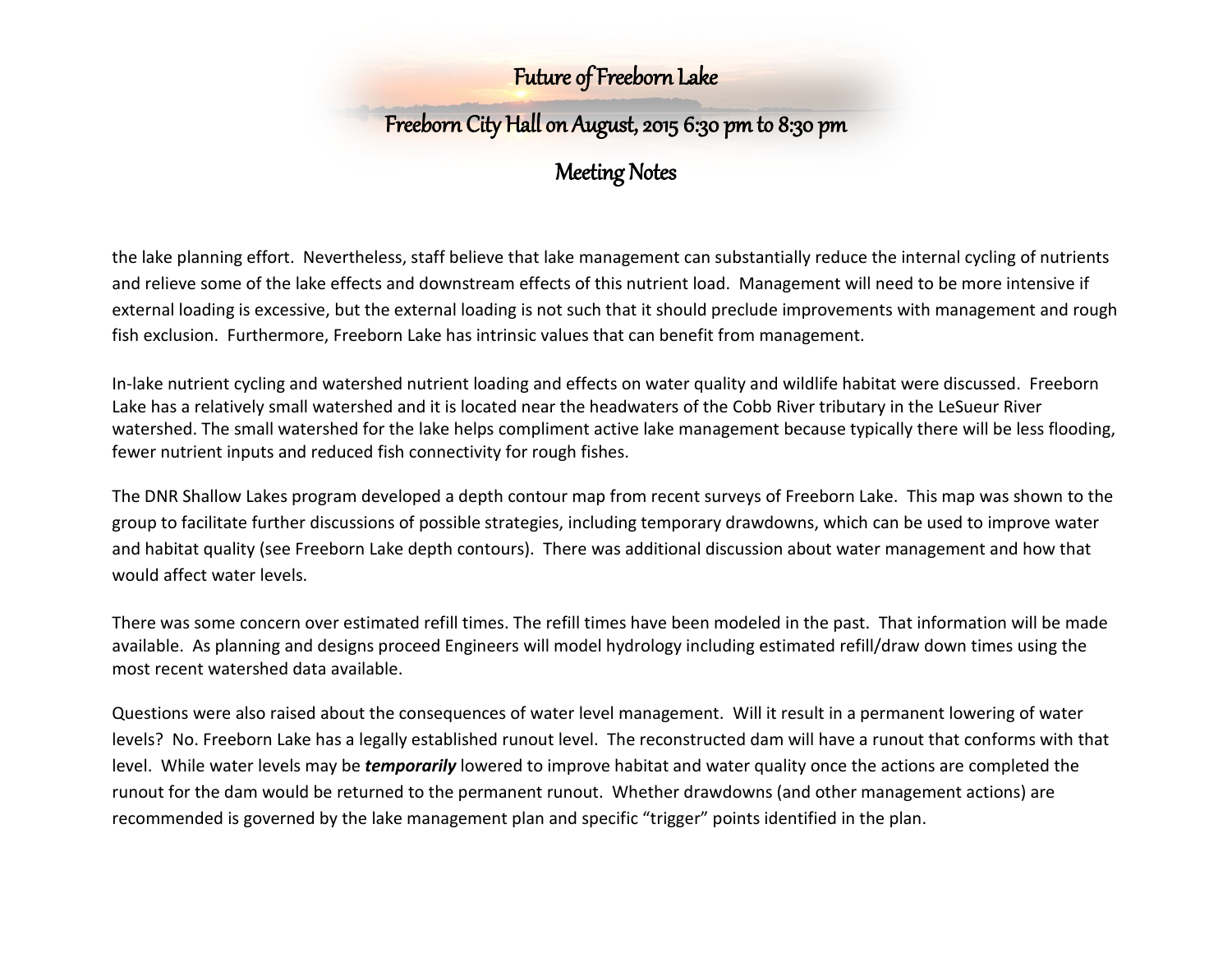# Freeborn City Hall on August, 2015 6:30 pm to 8:30 pm

## Meeting Notes

The DNR staff explained legal requirements to implement management; including legal requirements for implementing water management and rebuilding the dam. A lake management plan is required for water level manipulation and an outline of a plan for Freeborn Lake was presented and discussed. Lake management plans are prescriptive and are subjected to public review and public hearing as well as permit requirements.

In order for the project to move forward in 2016, a plan would be developed this fall, available for public review and comment by late fall or early winter. A public hearing on the plan would be held and the results considered by the Commissioner of the DNR before a permit to manipulate water levels would be issued. The hearing should take place in late winter. The plan will have specific objectives, management strategies and trigger points that would be used to determine when actions are needed. Freeborn County and the Department of Natural Resources intend to maintain a permanent lake advisory group that would continue to monitor lake health and review planned management actions.

To implement water management the dam will be designed to be a variable crest dam. There were questions and discussions about what the DNR staff may envision for initial lake management strategies. Typically, the lake would be lowered as much as possible in the late summer or fall to facilitate dam construction and promote a fish kill using rotenone or winter kill. The lake would be kept low over winter. A drawdown would continue over the spring and summer months to promote the establishment of desired vegetation before restoring the lake levels.

There was continued discussion on the vegetation: what type is expected and how to mitigate if plants are abundant or not desired; how far from shore would the vegetation extend and how would the vegetation impact recreation use. Further modeling can help answer these questions as the group works to develop a lake management plan for Freeborn Lake. There was a question about property values – studies in northern MN suggest that property values are higher on clear water lakes. There was some brief discussion about a lake wide vegetation management plan as well as strategies that may be used to limit plant growth.